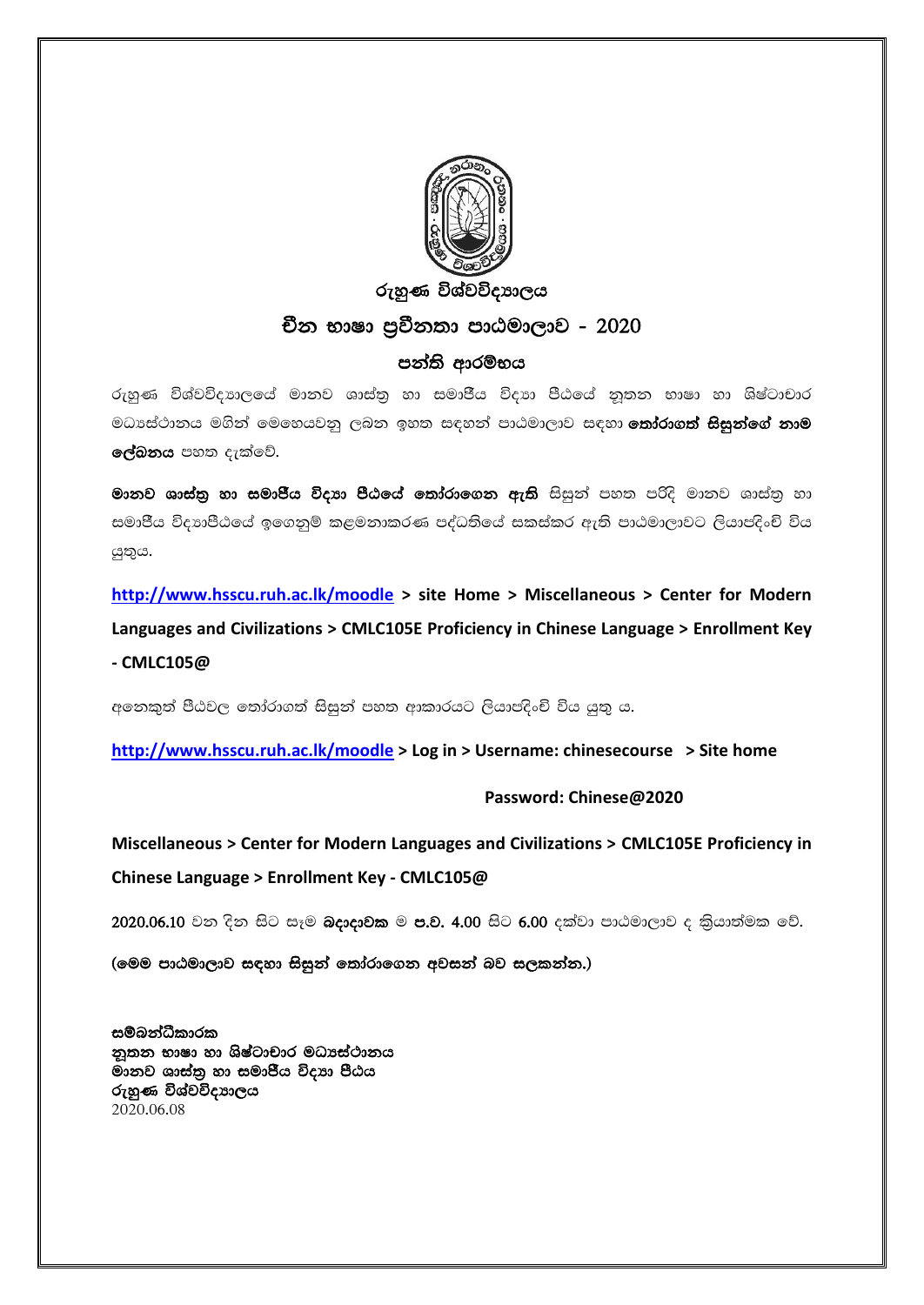| Name with Initials                   | Student ID     | Faculty                                   |
|--------------------------------------|----------------|-------------------------------------------|
|                                      |                |                                           |
| K. W. Rivindu Dilshan<br>Gunawrdhana | 10988          | Faculty of Science                        |
| B.S.Abesuriya                        | 11053          | <b>Faculty of Science</b>                 |
|                                      |                |                                           |
| Hansani K.P.A.                       | 199985911140   | Faculty of Humanities and Social Sciences |
| T.S Dharmadasa                       | 956173540 v    | Faculty of Fisheries and Marine Sciences  |
|                                      |                |                                           |
| De.Silva W.S. A                      | 976391934v     | Faculty of Humanities and Social Sciences |
| Sewwandi G G K                       | 977240107v     | Faculty of Humanities and Social Sciences |
|                                      |                |                                           |
| S.J.K Ridmi Kalpani Kumarihami.      | 987943831V     | Faculty of Humanities and Social Sciences |
| S.S.M.Kodikara                       | 995020076V     | Faculty of Fisheries and Marine Sciences  |
|                                      |                |                                           |
| K.Arunodi Saubhagya<br>Gunawardhane  | 997372190V     | Faculty of Humanities and Social Sciences |
|                                      |                |                                           |
| W.M.D.T.L.S.SHANTHA                  | bs 11054       | Faculty of Humanities and Social Sciences |
| U.J.N.S.Senadheera                   | BS/2019/11013  | <b>Faculty of Science</b>                 |
|                                      |                |                                           |
| K.A.M.C.Kannangara                   | Bt 2019 032    | Faculty of Humanities and Social Sciences |
|                                      |                |                                           |
| P E Jayathilaka                      | Fm/Fw/2016/017 | Faculty of Fisheries and Marine Sciences  |
| W. T. M. Rodrigo                     | FM/FW/2017/044 | Faculty of Fisheries and Marine Sciences  |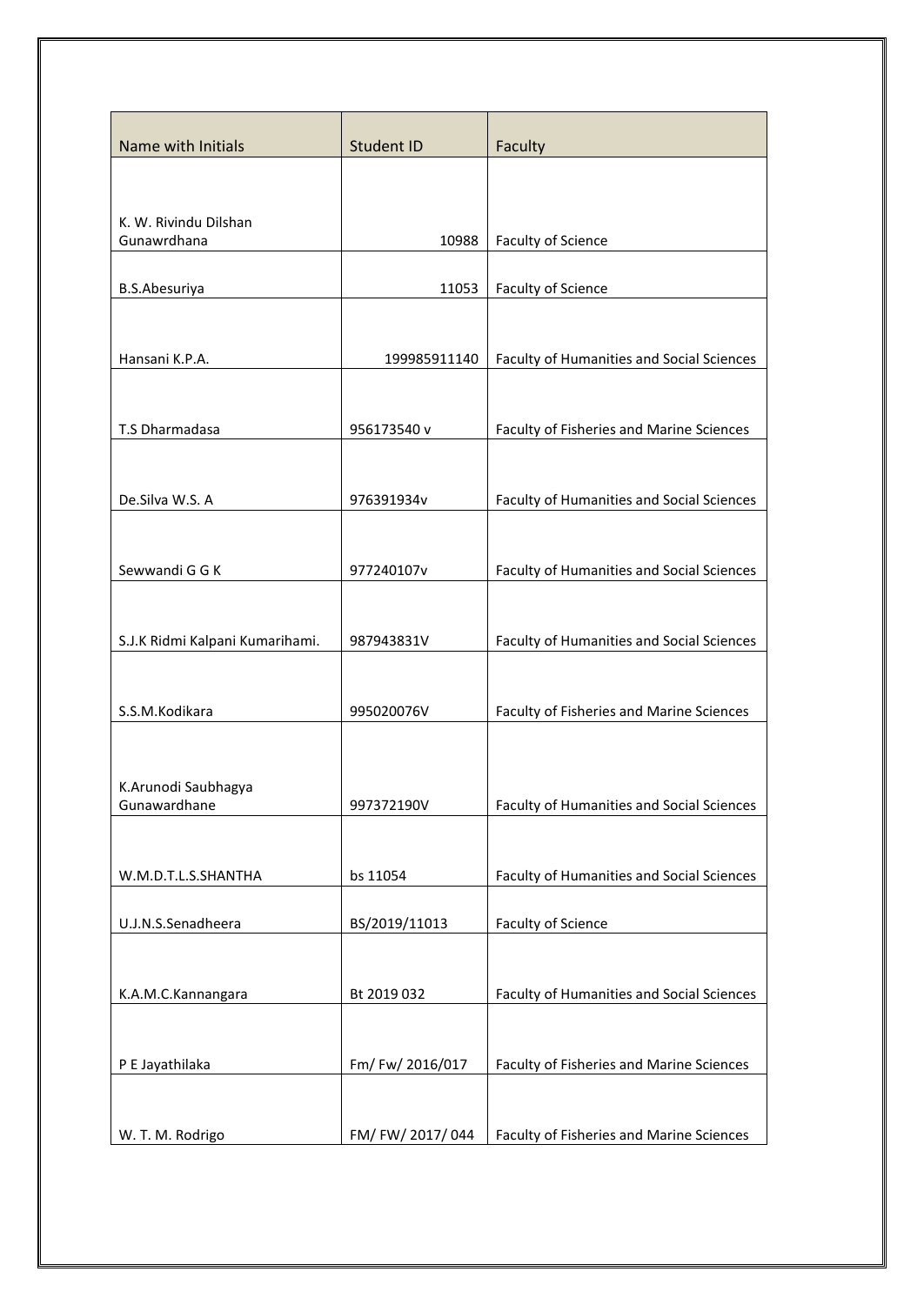| H.A.Y.U. Hettiarachchi      | FM/FS /2018 /576 | Faculty of Fisheries and Marine Sciences         |
|-----------------------------|------------------|--------------------------------------------------|
|                             |                  |                                                  |
| J.A Rasika Sampath Jayakodi | FM/FS/2016/464   | Faculty of Fisheries and Marine Sciences         |
|                             |                  |                                                  |
| L.P.L.S.Pathirana           | FM/FS/2016/468   | Faculty of Fisheries and Marine Sciences         |
|                             |                  |                                                  |
| S.Rathnayake                | FM/FS/2016/471   | Faculty of Fisheries and Marine Sciences         |
| E.M.D.Wijekoon              | FM/FS/2016/472   | <b>Faculty of Humanities and Social Sciences</b> |
|                             |                  |                                                  |
| M.A.C.L.Manthrirathne       | FM/FS/2016/478   | <b>Faculty of Humanities and Social Sciences</b> |
|                             |                  |                                                  |
| J.Vaseekaran                | fm/fs/2016/479   | Faculty of Fisheries and Marine Sciences         |
|                             |                  |                                                  |
| T.jeevaneshan               | FM/Fs/2016/480   | Faculty of Fisheries and Marine Sciences         |
|                             |                  |                                                  |
| R.A.R.D Ranathunga          | FM/FS/2016/484   | Faculty of Fisheries and Marine Sciences         |
| Ranasinghe M.G.V.M          | FM/FS/2016/487   | Faculty of Fisheries and Marine Sciences         |
|                             |                  |                                                  |
| H.H.Shashikala Pramodhi     | FM/FS/2016/490   | Faculty of Fisheries and Marine Sciences         |
|                             |                  |                                                  |
| T.M.C.S.M.Thennakoon        | FM/FS/2016/496   | Faculty of Fisheries and Marine Sciences         |
|                             |                  |                                                  |
| T.R Wijesinghe              | FM/FS/2017/500   | Faculty of Fisheries and Marine Sciences         |
| M.H.H.W.Jayalath            | FM/FS/2017/503   | Faculty of Fisheries and Marine Sciences         |
|                             |                  |                                                  |
| A.P.S.W. Abeysooriya        | Fm/FS/2017/504   | Faculty of Fisheries and Marine Sciences         |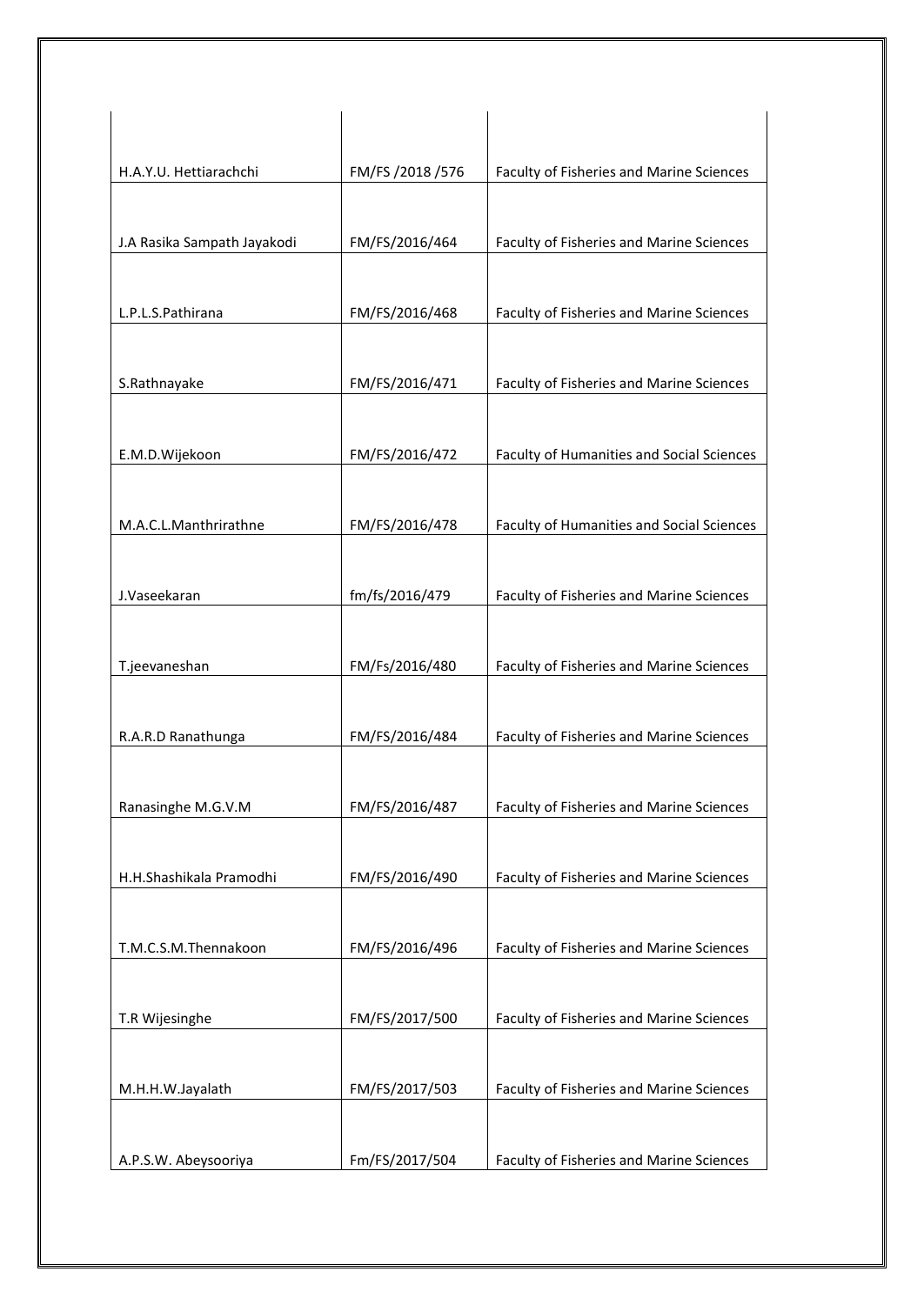| R.M.M.H.P.Ranathunga   | FM/FS/2017/513 | Faculty of Fisheries and Marine Sciences  |
|------------------------|----------------|-------------------------------------------|
|                        |                |                                           |
| M.H.R.Subhanu          | FM/FS/2017/514 | Faculty of Humanities and Social Sciences |
| R.M.K.S Gimhani        | FM/FS/2017/515 | Faculty of Fisheries and Marine Sciences  |
|                        |                |                                           |
| R.M.K Rajaguru         | FM/FS/2017/518 | Faculty of Fisheries and Marine Sciences  |
| U.S.D.C.Nirasha        | FM/FS/2017/520 | Faculty of Fisheries and Marine Sciences  |
|                        |                |                                           |
| K.A.T.N. Thilakarathna | FM/FS/2017/522 | Faculty of Fisheries and Marine Sciences  |
| B.G.C.Jayashan         | FM/FS/2017/523 | Faculty of Fisheries and Marine Sciences  |
| D. M. S. I Gunadasa    | FM/FS/2017/526 | Faculty of Fisheries and Marine Sciences  |
| G.L.S.S.N.Liyanage     | FM/FS/2017/530 | Faculty of Fisheries and Marine Sciences  |
|                        |                |                                           |
| W.G.R.P.K.Rajapaksha   | FM/FS/2017/532 | Faculty of Fisheries and Marine Sciences  |
|                        |                |                                           |
| H.A.R.W.Kotuwegedara   | FM/FS/2017/537 | Faculty of Humanities and Social Sciences |
| H.A. Dilmi Navodya     | FM/FS/2017/538 | Faculty of Fisheries and Marine Sciences  |
| K.H.Vithanage          | FM/FS/2017/541 | Faculty of Fisheries and Marine Sciences  |
|                        |                |                                           |
| N.D.A.Sewwandi         | FM/FS/2017/545 | Faculty of Fisheries and Marine Sciences  |
| P.V.S.I.PREMAWANSHA    | FM/FS/2017/555 | Faculty of Humanities and Social Sciences |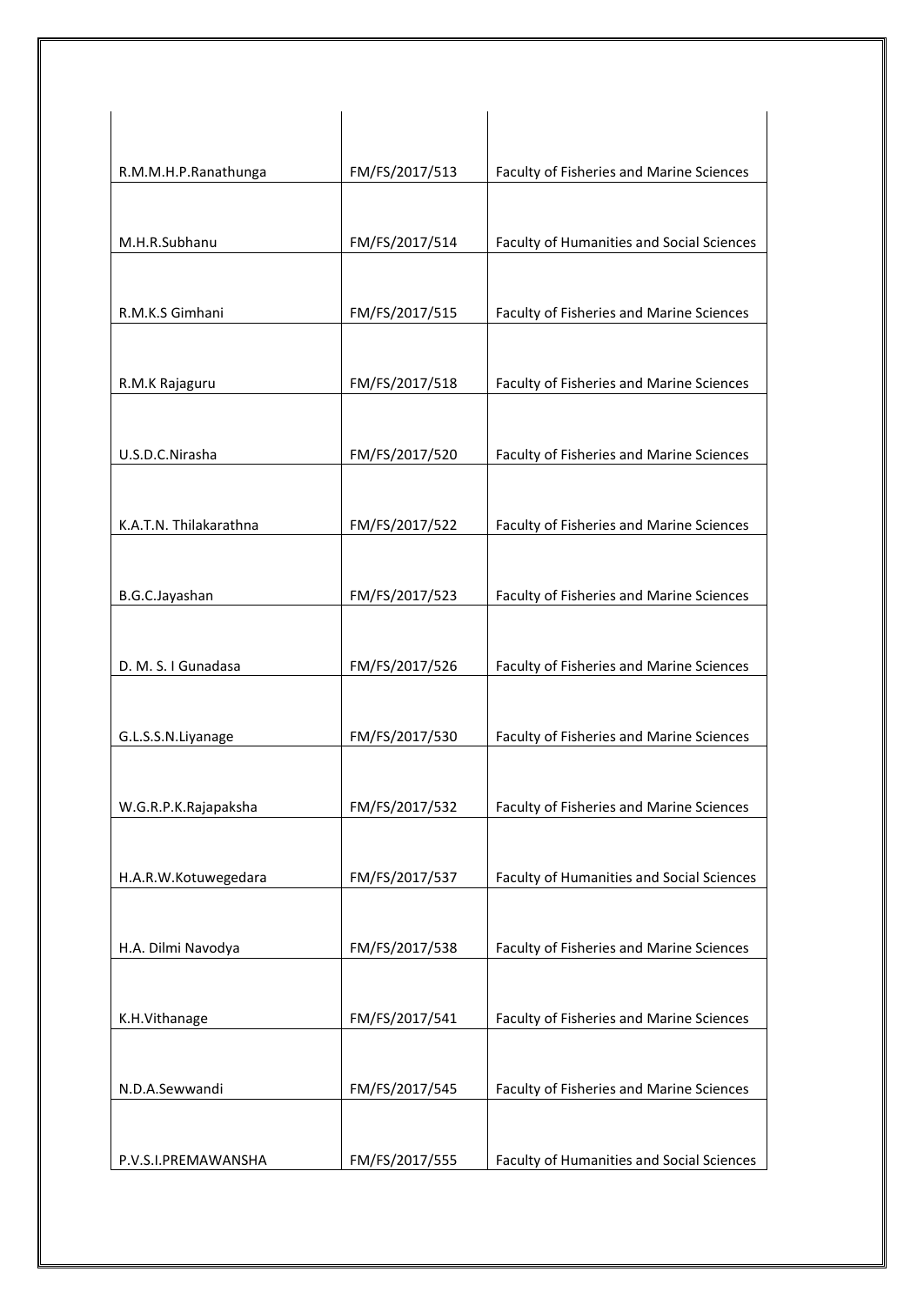| R.H.M.A.D.Hathagoda      | FM/FS/2018/560    | Faculty of Fisheries and Marine Sciences        |
|--------------------------|-------------------|-------------------------------------------------|
|                          |                   |                                                 |
| Rathnayake R.M.U.J       | FM/FS/2018/562    | Faculty of Fisheries and Marine Sciences        |
|                          |                   |                                                 |
| Wagolla U.W.V.S.         | FM/FS/2018/570    | Faculty of Fisheries and Marine Sciences        |
|                          |                   |                                                 |
| K.P.M.Suchinthana        | Fm/fs/2018/571    | Faculty of Fisheries and Marine Sciences        |
|                          |                   |                                                 |
| Karangoda R.L            | FM/FS/2018/578    | Faculty of Fisheries and Marine Sciences        |
|                          |                   |                                                 |
| H.N.Rajapakse            | FM/FS/2018/592    | Faculty of Fisheries and Marine Sciences        |
|                          |                   |                                                 |
| H.M.K.J Herath           | Fm/Fs/2018/599    | Faculty of Fisheries and Marine Sciences        |
|                          |                   |                                                 |
| Weerathunga B.P.         | FM/FS/2018/603    | Faculty of Fisheries and Marine Sciences        |
|                          |                   |                                                 |
| G. Daniel                | FM/FW /2016 / 021 | Faculty of Fisheries and Marine Sciences        |
|                          |                   |                                                 |
|                          |                   |                                                 |
| M.A.D.V.Mallawaarachchi  | FM/FW/2016/001    | <b>Faculty of Fisheries and Marine Sciences</b> |
|                          |                   |                                                 |
| Varshani Brabaharan      | FM/FW/2016/002    | Faculty of Humanities and Social Sciences       |
|                          |                   |                                                 |
| N.D.Gajanayake           | Fm/Fw/2016/006    | Faculty of Fisheries and Marine Sciences        |
|                          |                   |                                                 |
| W.B.Amami Manjana Perera | FM/FW/2016/007    | Faculty of Fisheries and Marine Sciences        |
|                          |                   |                                                 |
| T.W.T.Wijewardana        | FM/FW/2016/011    | Faculty of Fisheries and Marine Sciences        |
|                          |                   |                                                 |
| T.Tharsika               | FM/FW/2016/020    | Faculty of Fisheries and Marine Sciences        |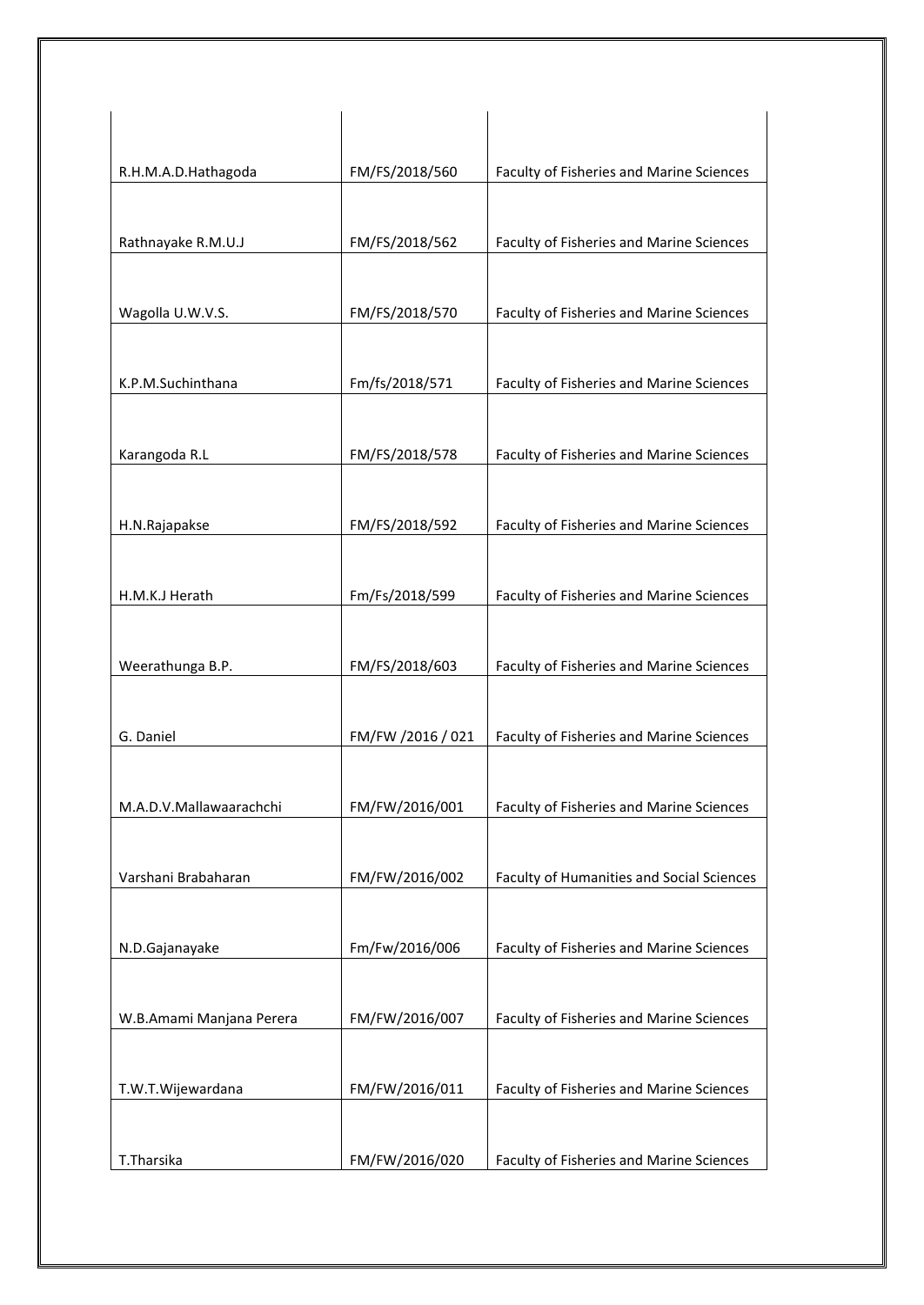| Amarakoon A.M.I.M       | FM/FW/2016/022 | Faculty of Fisheries and Marine Sciences |
|-------------------------|----------------|------------------------------------------|
|                         |                |                                          |
| K.A.E. Pabasara         | FM/FW/2016/024 | Faculty of Fisheries and Marine Sciences |
|                         |                |                                          |
| H.G.C.R. Sooriyabandara | FM/FW/2016/025 | Faculty of Fisheries and Marine Sciences |
|                         |                |                                          |
| T. Vinith steeban       | FM/FW/2016/027 | Faculty of Fisheries and Marine Sciences |
|                         |                |                                          |
| S.Nijakiny              | FM/FW/2016/028 | Faculty of Fisheries and Marine Sciences |
|                         |                |                                          |
| W.M.S.J.Bandara         | Fm/Fw/2016/032 | Faculty of Fisheries and Marine Sciences |
| Prasadee L.G.H.         | FM/FW/2016/033 | Faculty of Fisheries and Marine Sciences |
|                         |                |                                          |
| H.U.Samith ishanka      | FM/FW/2016/034 | Faculty of Fisheries and Marine Sciences |
|                         |                |                                          |
| Nirooshan. A            | FM/FW/2016/038 | Faculty of Fisheries and Marine Sciences |
|                         |                |                                          |
| S.H.N.Husna             | FM/FW/2016/039 | Faculty of Fisheries and Marine Sciences |
|                         |                |                                          |
| E.Semini Chanchala      |                |                                          |
| Sumanarathna            | FM/FW/2017/043 | Faculty of Fisheries and Marine Sciences |
| K.P.B.M.Keerthisinghe   | FM/FW/2017/047 | Faculty of Fisheries and Marine Sciences |
|                         |                |                                          |
| H.L.K DEELAKA           | FM/FW/2017/048 | Faculty of Fisheries and Marine Sciences |
|                         |                |                                          |
| M.I.A.Wijesena          | FM/FW/2017/053 | Faculty of Fisheries and Marine Sciences |
|                         |                |                                          |
| D.T.W.Senanayake        | FM/FW/2017/059 | Faculty of Fisheries and Marine Sciences |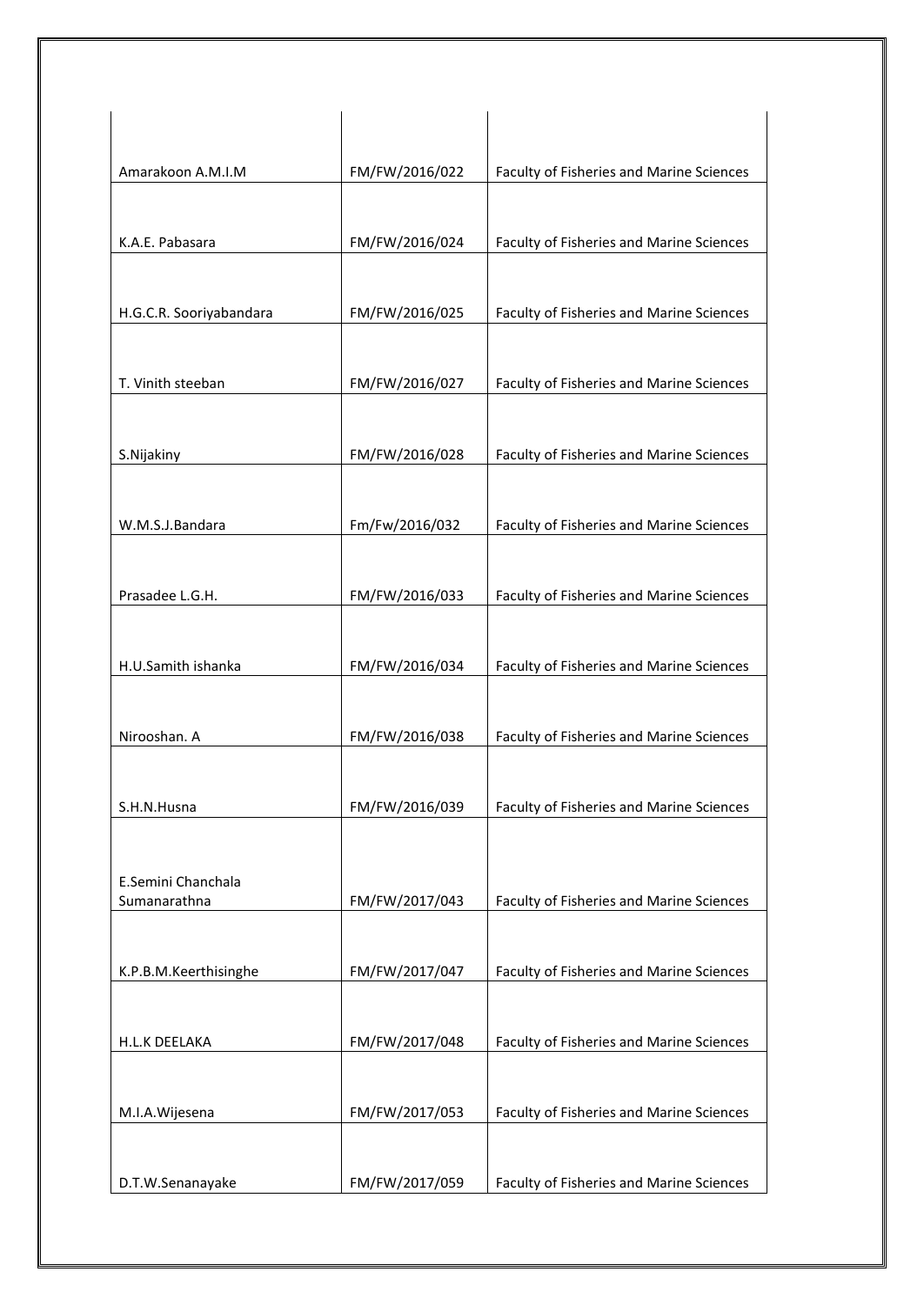| N.G.Pamali Sathsarani Hansika |                |                                                  |
|-------------------------------|----------------|--------------------------------------------------|
| Gamage                        | FM/FW/2017/061 | Faculty of Fisheries and Marine Sciences         |
|                               |                |                                                  |
|                               |                |                                                  |
| M.A Menuka Bhathiya           | FM/FW/2017/064 | Faculty of Fisheries and Marine Sciences         |
|                               |                |                                                  |
| A.N.J Abesingha               | FM/FW/2017/065 | Faculty of Fisheries and Marine Sciences         |
|                               |                |                                                  |
|                               |                |                                                  |
| A.G.C.G.Alahakoon             | FM/FW/2017/069 | Faculty of Fisheries and Marine Sciences         |
|                               |                |                                                  |
| K.P.G De Silva                | Fm/FW/2017/077 | Faculty of Fisheries and Marine Sciences         |
|                               |                |                                                  |
|                               |                |                                                  |
| D.M.Rubasinghe                | FM/FW/2017/079 | <b>Faculty of Humanities and Social Sciences</b> |
|                               |                |                                                  |
| K.D.V.B.Jayawardhana          | FM/FW/2018/089 | Faculty of Fisheries and Marine Sciences         |
|                               |                |                                                  |
|                               |                |                                                  |
| W.G.S.N.Kulasekara            | FM/FW/2018/086 | Faculty of Fisheries and Marine Sciences         |
|                               |                |                                                  |
|                               |                |                                                  |
| S.M.B.M.B.Jayawardhana        | FM/FW/2018/091 | Faculty of Fisheries and Marine Sciences         |
| K.M. Shashini Nilakshika      |                |                                                  |
| Abeysinghe                    | FM/FW/2018/092 | Faculty of Fisheries and Marine Sciences         |
|                               |                |                                                  |
|                               |                |                                                  |
| G L D M NANAYAKKARA           | FM/FW/2018/097 | Faculty of Fisheries and Marine Sciences         |
|                               |                |                                                  |
| P. K. V. N patabendi          | Fm/fw/2018/104 | Faculty of Fisheries and Marine Sciences         |
|                               |                |                                                  |
|                               |                |                                                  |
| W.M.C.C. Wijesuriya           | FM/FW/2018/106 | Faculty of Fisheries and Marine Sciences         |
|                               |                |                                                  |
| A.G.C.P.anhettigama           | Fm/fw/2018/107 | Faculty of Fisheries and Marine Sciences         |
|                               |                |                                                  |
|                               |                |                                                  |
| BGAH BANDARAWATHTHA           | HA/2017/16548  | Faculty of Humanities and Social Sciences        |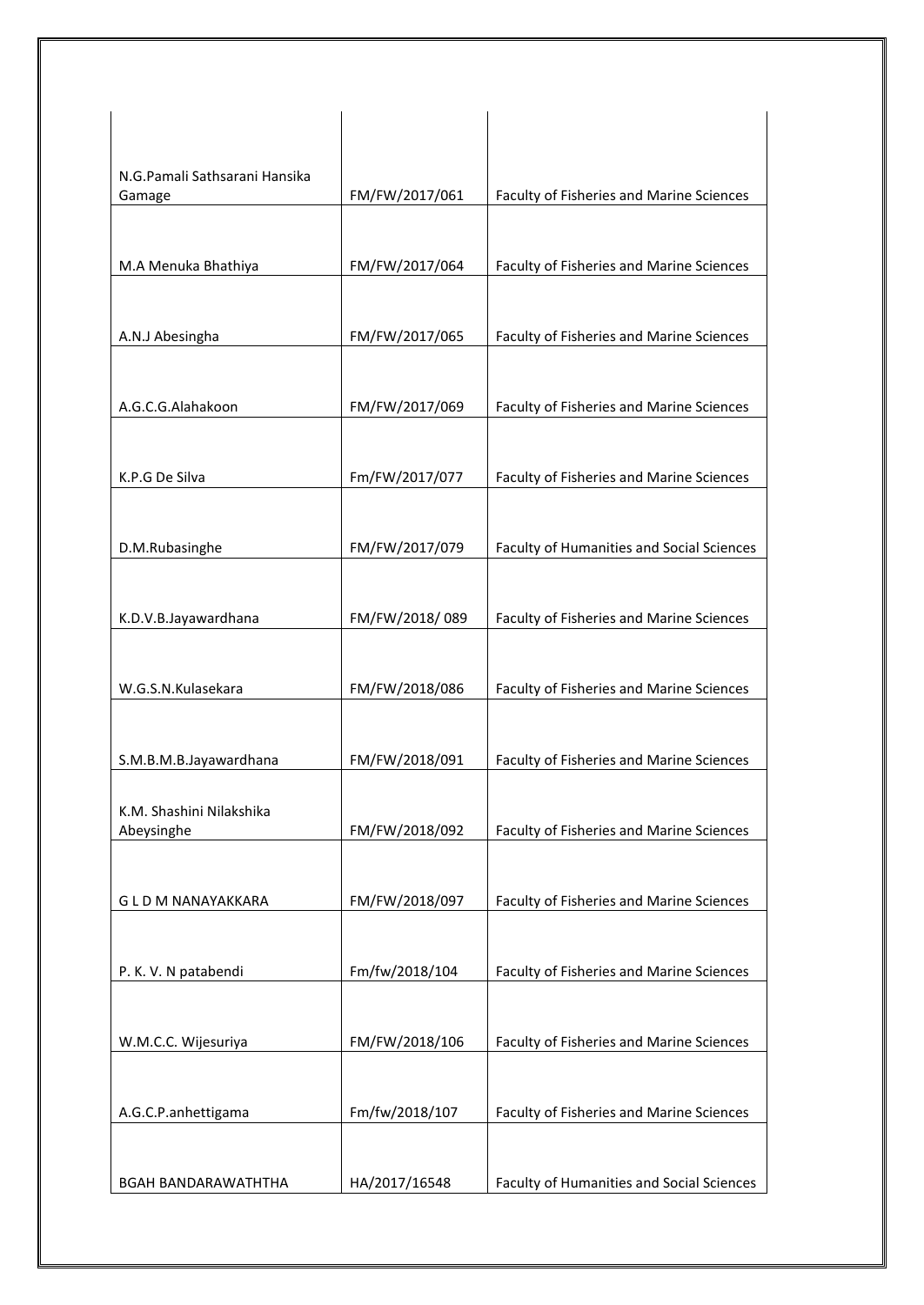| Sandaruwan K A                         | Hs /2017 /16440 | Faculty of Humanities and Social Sciences        |
|----------------------------------------|-----------------|--------------------------------------------------|
|                                        |                 |                                                  |
| k.a. sameera sandakelum                | hs 2017 16595   | Faculty of Humanities and Social Sciences        |
|                                        |                 |                                                  |
| CHALI .R .D                            | Hs 2017/16603   | Faculty of Humanities and Social Sciences        |
|                                        |                 |                                                  |
| Kurugamage H.K.                        | HS 2019 17161   | Faculty of Humanities and Social Sciences        |
|                                        |                 |                                                  |
| M. Nadeesha Sewwandi                   | Hs 2019/17511   | Faculty of Humanities and Social Sciences        |
|                                        |                 |                                                  |
| Ven.K.Sankichcha                       | Hs/2015/15665   | Faculty of Humanities and Social Sciences        |
|                                        |                 |                                                  |
| D.C.S.A.GUNASEKARA                     | HS/2015/15687   | Faculty of Humanities and Social Sciences        |
|                                        |                 |                                                  |
| A.G.Dinesha Maduwanthi<br>Premathilaka | HS/2016/15726   | Faculty of Humanities and Social Sciences        |
|                                        |                 |                                                  |
| H.D.C lakrandi                         | Hs/2016/15739   | Faculty of Humanities and Social Sciences        |
|                                        |                 |                                                  |
| U.K.M.Danushki.                        | HS/2016/15743   | <b>Faculty of Humanities and Social Sciences</b> |
|                                        |                 |                                                  |
| h.w.n. Thathsara                       | Hs/2016/15782   | Faculty of Humanities and Social Sciences        |
|                                        |                 |                                                  |
| Jayathilaka W. M.                      | HS/2016/15785   | Faculty of Humanities and Social Sciences        |
|                                        |                 |                                                  |
| Gunathilaka A.W.W.L.k                  | Hs/2016/15791   | Faculty of Humanities and Social Sciences        |
|                                        |                 |                                                  |
| W.G.Nimani Sajeeka                     | HS/2016/15851   | Faculty of Humanities and Social Sciences        |
|                                        |                 |                                                  |
|                                        |                 |                                                  |
| W.A.Y.Y Kumara                         | Hs/2016/15864   | Faculty of Humanities and Social Sciences        |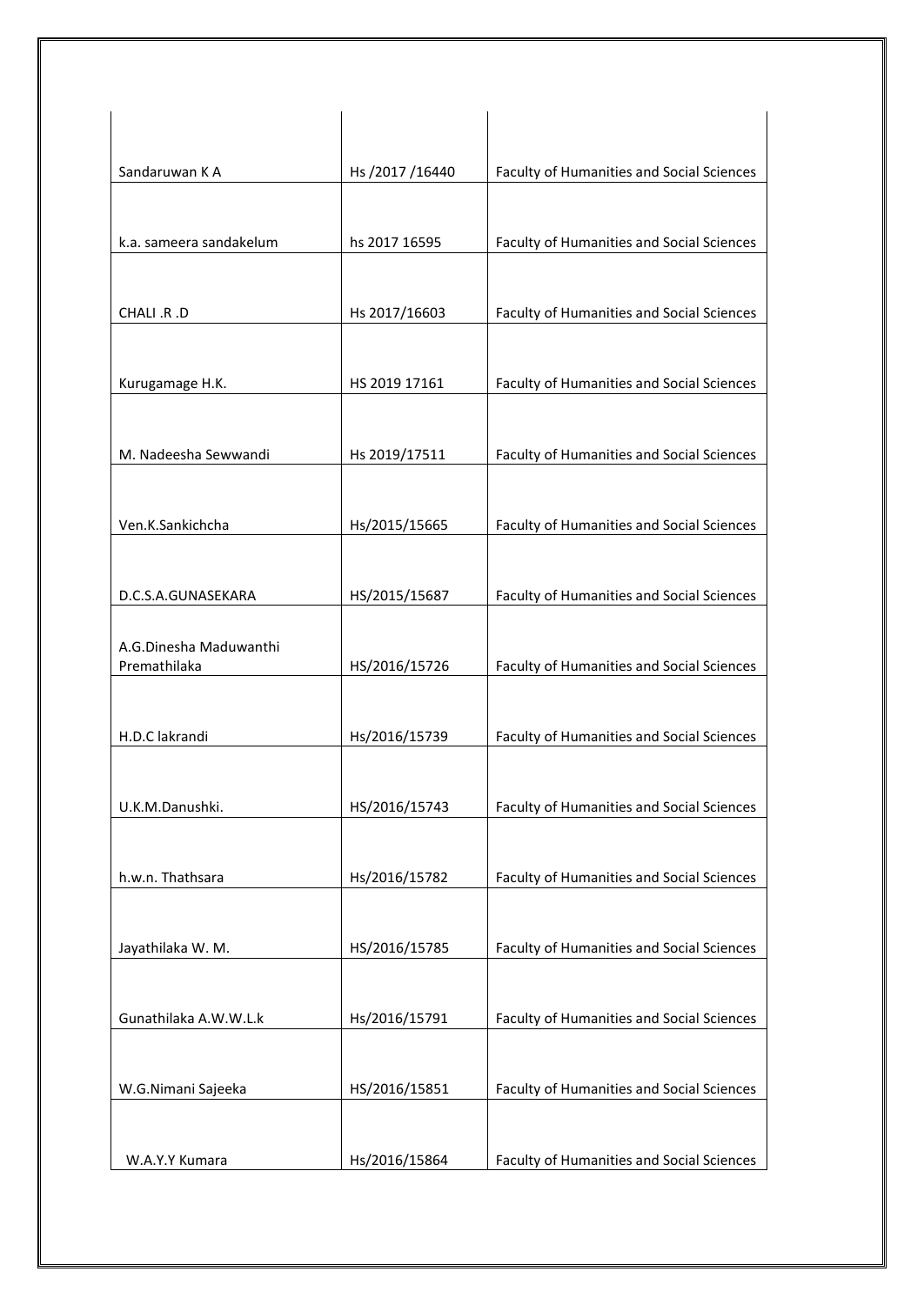| D.M.A Sewwandi         | Hs/2016/15870 | Faculty of Humanities and Social Sciences        |
|------------------------|---------------|--------------------------------------------------|
|                        |               |                                                  |
| R.M.I.M.K. Rathnayaka  | Hs/2016/15883 | Faculty of Humanities and Social Sciences        |
| R.S.Weerakon           |               | Faculty of Humanities and Social Sciences        |
|                        | HS/2016/15899 |                                                  |
| D.D.Indrachapa         | HS/2016/15908 | Faculty of Humanities and Social Sciences        |
|                        |               |                                                  |
| K.G.Poornima Muthumali | HS/2016/15931 | Faculty of Humanities and Social Sciences        |
|                        |               |                                                  |
| Nawaratna.N.M.C.M      | Hs/2016/15947 | <b>Faculty of Humanities and Social Sciences</b> |
| R.A.S.S.Ranathunga     | Hs/2016/15982 | <b>Faculty of Humanities and Social Sciences</b> |
|                        |               |                                                  |
| S.A.Sachintha keshani  | Hs/2016/15983 | Faculty of Humanities and Social Sciences        |
|                        |               |                                                  |
| <b>B.H.A.SAJEEWANI</b> | HS/2016/1599  | Faculty of Humanities and Social Sciences        |
| W.A.Shachinthi Shalika | Hs/2016/15994 | Faculty of Humanities and Social Sciences        |
|                        |               |                                                  |
| P.M.G.S.Nipunika       | HS/2016/16004 | Faculty of Humanities and Social Sciences        |
| Dinushika M.           | Hs/2016/16006 | Faculty of Humanities and Social Sciences        |
|                        |               |                                                  |
| Kalyanathissa H.S.U    | HS/2016/16033 | Faculty of Humanities and Social Sciences        |
| G.paghghasara thero    | HS/2016/16040 | <b>Faculty of Humanities and Social Sciences</b> |
|                        |               |                                                  |
| A.P sandaruwan         | Hs/2016/16071 | Faculty of Humanities and Social Sciences        |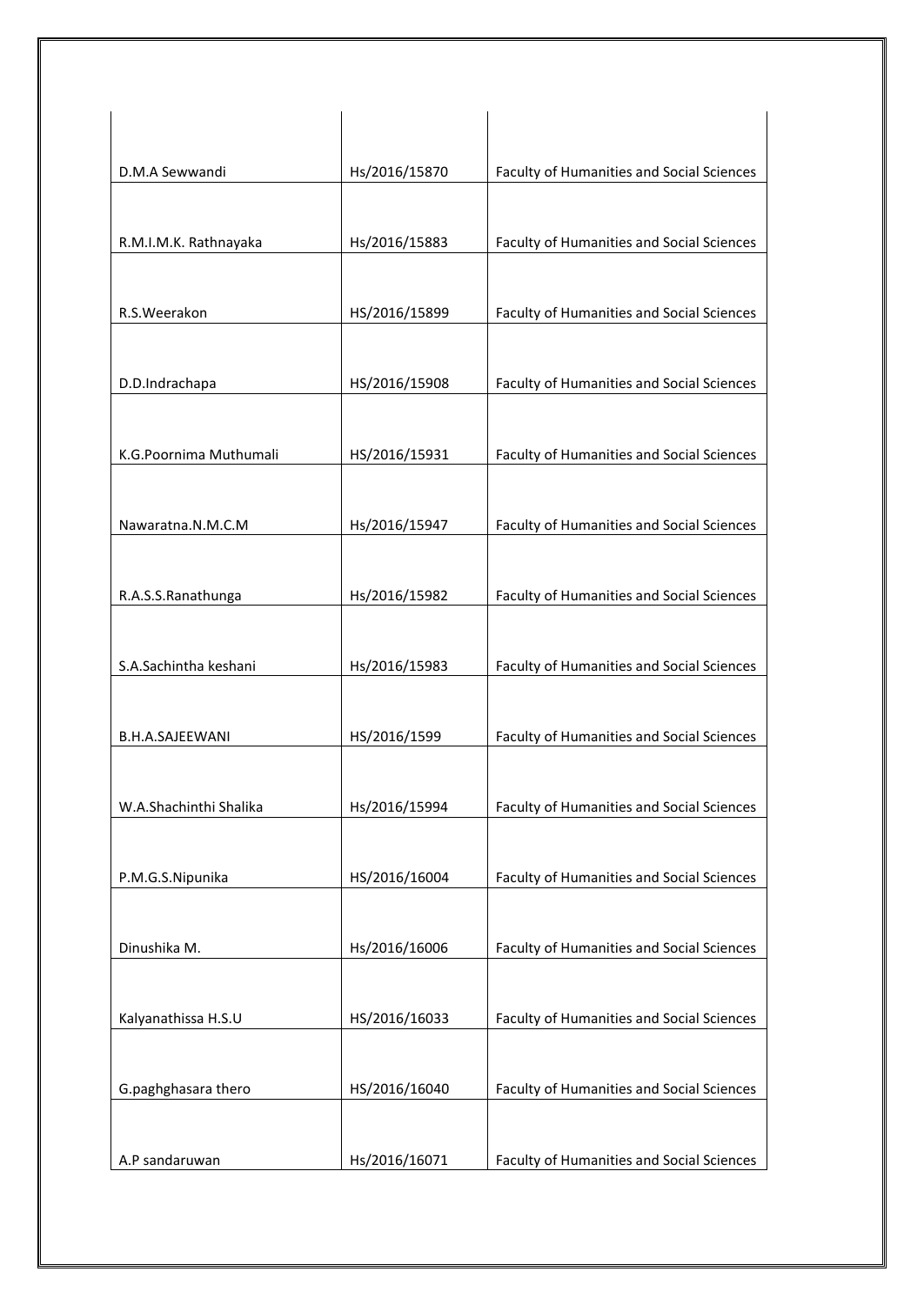| M A M kumarasiri                | HS/2016/16093 | Faculty of Humanities and Social Sciences        |
|---------------------------------|---------------|--------------------------------------------------|
| S.G.G.S.H.Y.Senevirathna        |               |                                                  |
|                                 | Hs/2016/16113 | Faculty of Humanities and Social Sciences        |
| A.Sudhamma                      | Hs/2016/16120 | Faculty of Humanities and Social Sciences        |
| E.M.A.S.Ekanayake               | HS/2016/16132 | Faculty of Humanities and Social Sciences        |
|                                 |               |                                                  |
| w.p chandima harshani kumari    | HS/2017/16429 | Faculty of Humanities and Social Sciences        |
|                                 |               |                                                  |
| Kaushalya L.T.                  | Hs/2017/16177 | Faculty of Humanities and Social Sciences        |
|                                 |               |                                                  |
| K.m.nithya keshali premathilaka | Hs/2017/16185 | Faculty of Humanities and Social Sciences        |
| Basnayaka B.M.I.K               | HS/2017/16188 | Faculty of Humanities and Social Sciences        |
|                                 |               |                                                  |
| T.M.K.I. rodrigo                | HS/2017/16190 | Faculty of Humanities and Social Sciences        |
| D.M.C.M Dewagiri                | Hs/2017/16216 | Faculty of Humanities and Social Sciences        |
|                                 |               |                                                  |
| L.M.S.N.Dasanayaka              | Hs/2017/16223 | Faculty of Humanities and Social Sciences        |
| W.A.K kalani Imalka             | Hs/2017/16226 | Faculty of Humanities and Social Sciences        |
|                                 |               |                                                  |
| K.P.W.P. Lakmali                | HS/2017/16228 | Faculty of Humanities and Social Sciences        |
| Herath H.M.N.A                  | Hs/2017/16317 | Faculty of Humanities and Social Sciences        |
| Rathnayaka.R.M.T                | Hs/2017/16322 | <b>Faculty of Humanities and Social Sciences</b> |
|                                 |               |                                                  |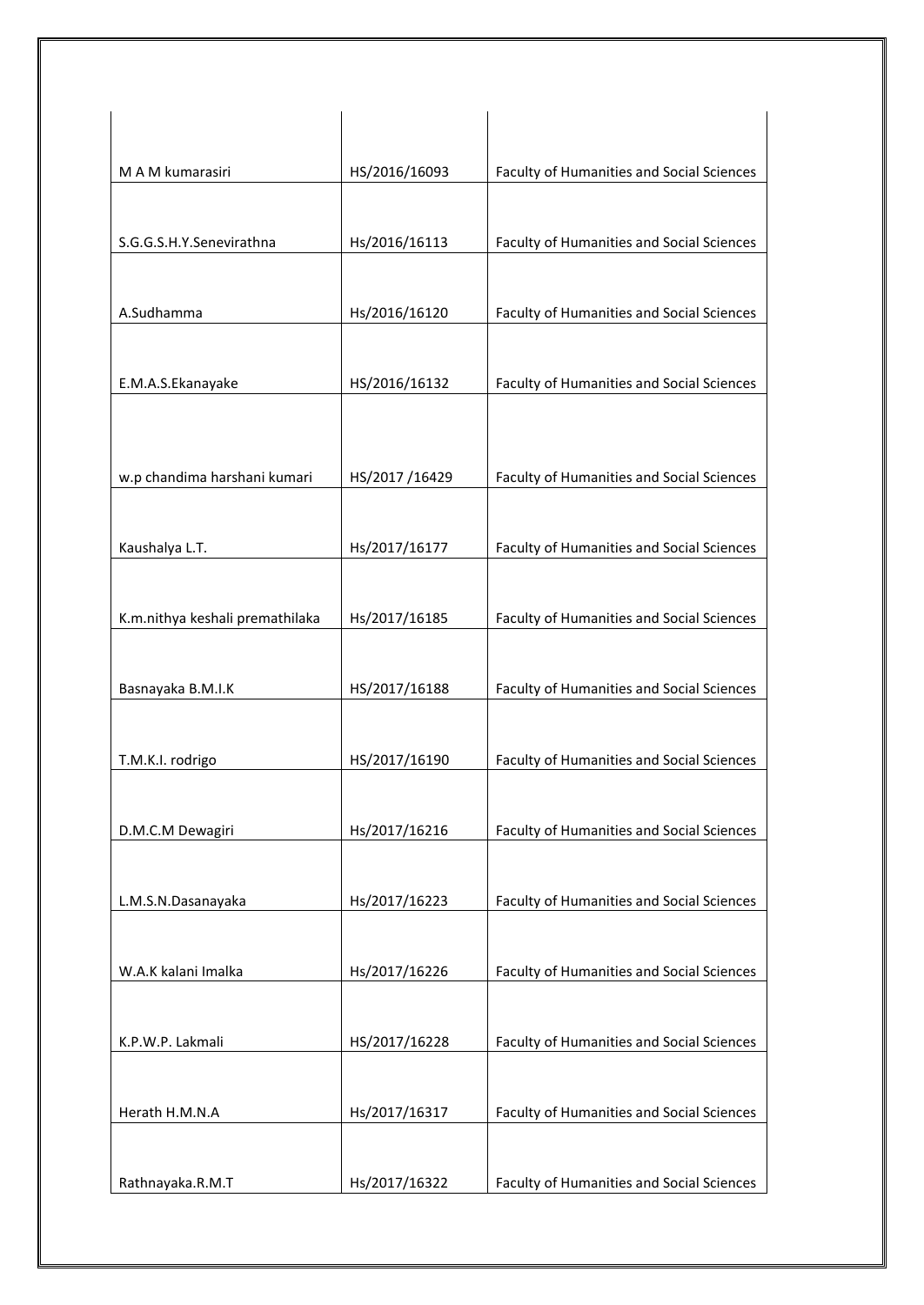| I.K Kalani randika hansani         | hs/2017/16323 | Faculty of Humanities and Social Sciences |
|------------------------------------|---------------|-------------------------------------------|
|                                    |               |                                           |
|                                    |               |                                           |
| L.H.Chamodi Nesha<br>Chathurangani | HS/2017/16334 | Faculty of Humanities and Social Sciences |
|                                    |               |                                           |
| Priyadarshika K.V.S                | HS/2017/16341 | Faculty of Humanities and Social Sciences |
|                                    |               |                                           |
| W.N Sandamali                      | HS/2017/16348 | Faculty of Humanities and Social Sciences |
|                                    |               |                                           |
|                                    | HS/2017/16352 |                                           |
| Dissanayake D.M.P.S                |               | Faculty of Humanities and Social Sciences |
|                                    |               |                                           |
| C.B.Madumali Chandrasekara         | Hs/2017/16355 | Faculty of Humanities and Social Sciences |
|                                    |               |                                           |
| M.D.S.J.Muthugla                   | HS/2017/16363 | Faculty of Humanities and Social Sciences |
|                                    |               |                                           |
| Lakmali k.N                        | Hs/2017/16371 | Faculty of Humanities and Social Sciences |
|                                    |               |                                           |
| P.D.Madhusha Sandarenu             | Hs/2017/16382 | Faculty of Humanities and Social Sciences |
|                                    |               |                                           |
|                                    | HS/2017/16396 |                                           |
| Gunarathna K.K.P.S.                |               | Faculty of Humanities and Social Sciences |
|                                    |               |                                           |
| Kasthuri L.M.P.H                   | HS/2017/16402 | Faculty of Humanities and Social Sciences |
|                                    |               |                                           |
| UPARIS UTS                         | HS/2017/16409 | Faculty of Humanities and Social Sciences |
|                                    |               |                                           |
| Vijitha H.D                        | Hs/2017/16410 | Faculty of Humanities and Social Sciences |
|                                    |               |                                           |
| Sandaruwan E.G.S                   | Hs/2017/16412 | Faculty of Humanities and Social Sciences |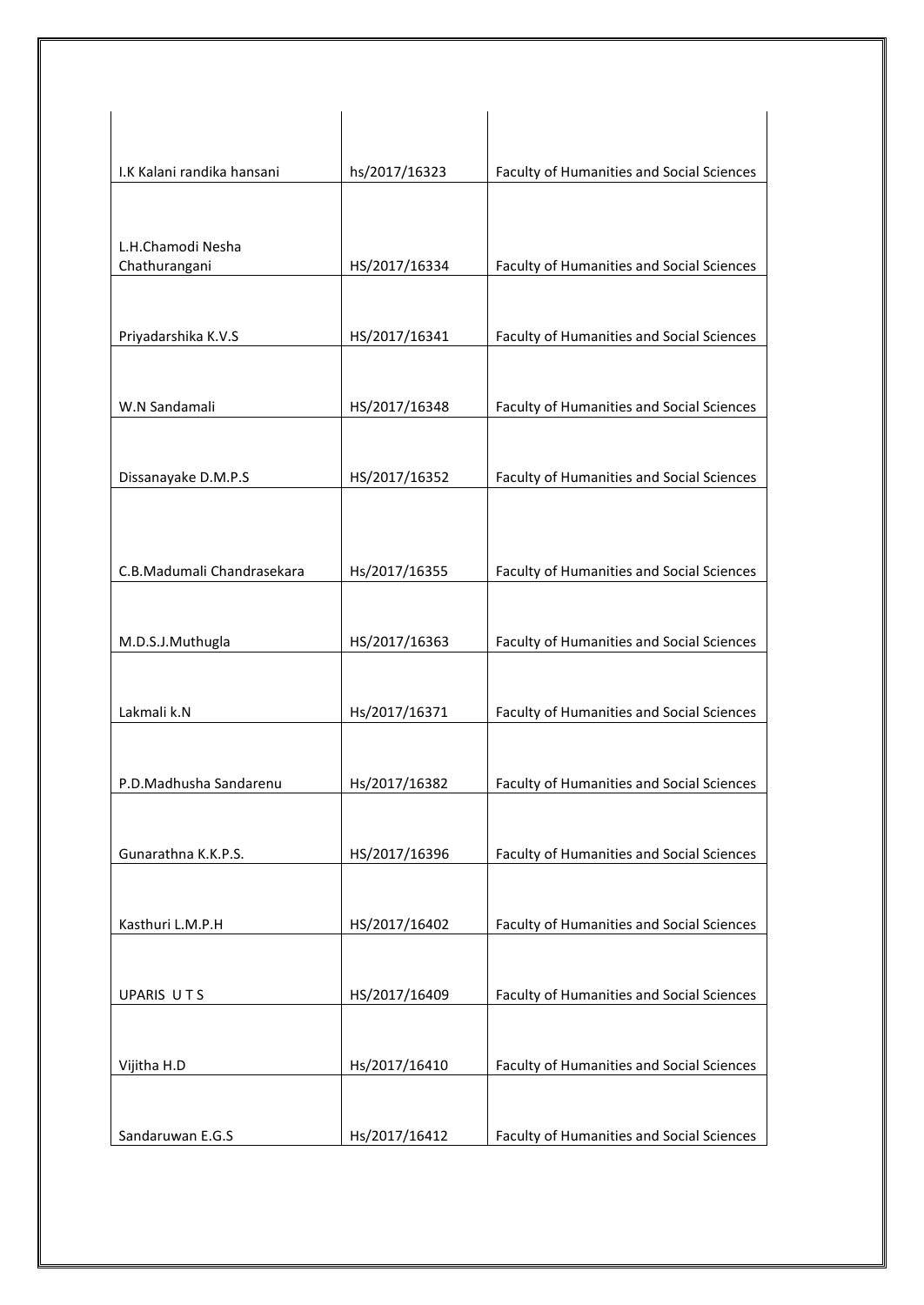| Bandara R. B. L. S               | Hs/2017/16413 | Faculty of Humanities and Social Sciences |
|----------------------------------|---------------|-------------------------------------------|
|                                  |               |                                           |
| A.M.N.T. Alagiyawanna            | HS/2017/16425 | Faculty of Humanities and Social Sciences |
| Rev K. Amaradeepa                | HS/2017/16437 | Faculty of Humanities and Social Sciences |
| Wickramasinghe .H.G.H.N          | Hs/2017/16439 | Faculty of Humanities and Social Sciences |
| Jayawardhana J.A.M.R             | HS/2017/16446 | Faculty of Humanities and Social Sciences |
| Rev. W. Dhammarathana            | HS/2017/16496 | Faculty of Humanities and Social Sciences |
| Jayalath j. M. D. M              | Hs/2017/16502 | Faculty of Humanities and Social Sciences |
|                                  |               |                                           |
| m.k.s.k. Manamperi               | hs/2017/16514 | Faculty of Humanities and Social Sciences |
| Kumari A.C.P                     | HS/2017/16534 | Faculty of Humanities and Social Sciences |
| P.W HANSANI THARANGA<br>WEERAMAN | HS/2017/16535 | Faculty of Humanities and Social Sciences |
| G.H.Nimasha Madumali             | HS/2017/16536 | Faculty of Humanities and Social Sciences |
| K.D sanjeewani                   | hs/2017/16545 | Faculty of Humanities and Social Sciences |
| Gunathilake W.A.S.T              | Hs/2017/16581 | Faculty of Humanities and Social Sciences |
| R.G.N.M.Rajasekara               | Hs/2017/16591 | Faculty of Humanities and Social Sciences |
| HERATH H.M.D.B                   | HS/2017/16606 | Faculty of Humanities and Social Sciences |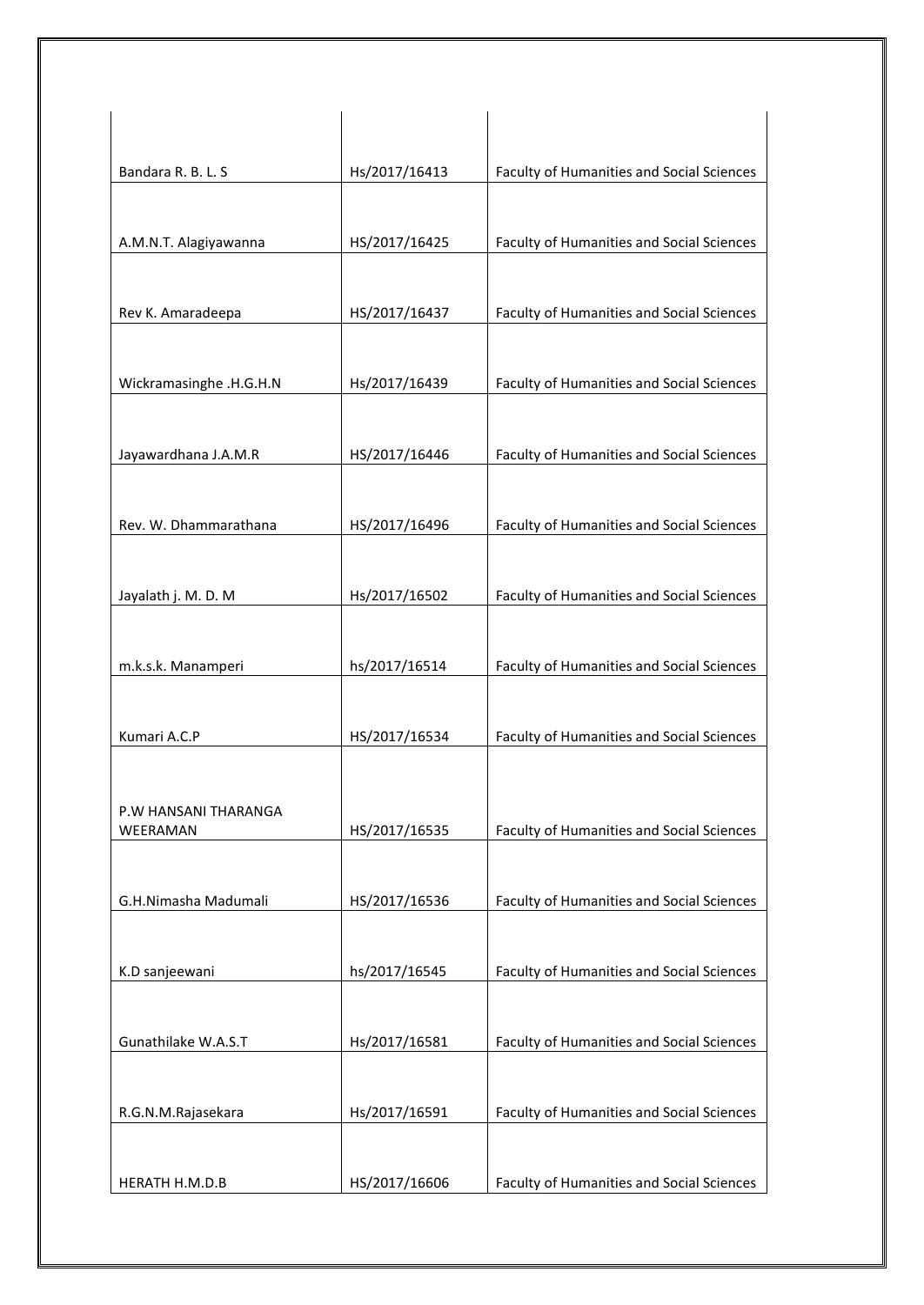| R.M.S. Chathurangani     | HS/2017/17179 | Faculty of Humanities and Social Sciences        |
|--------------------------|---------------|--------------------------------------------------|
|                          |               |                                                  |
| W.A Nimesha sewwandi     | HS/2018/16625 | Faculty of Humanities and Social Sciences        |
|                          |               |                                                  |
| Madhubhashini K.A.J      | Hs/2018/16684 | Faculty of Humanities and Social Sciences        |
|                          |               |                                                  |
| W.R.N.Sarangi            | Hs/2018/16695 | Faculty of Humanities and Social Sciences        |
|                          |               |                                                  |
| Wimalasuriya A. M. M. C. | HS/2018/16710 | Faculty of Humanities and Social Sciences        |
|                          |               |                                                  |
| T.D.M.G.L.M.D DE SILVA   | HS/2018/16721 | Faculty of Humanities and Social Sciences        |
|                          |               |                                                  |
| Navoda H.K.D.            | HS/2018/16731 | <b>Faculty of Humanities and Social Sciences</b> |
|                          |               |                                                  |
| Arundathi E.G.D          | HS/2018/16757 | Faculty of Humanities and Social Sciences        |
|                          |               |                                                  |
| Withana O.W.P.K.N.O      | Hs/2018/16770 | Faculty of Humanities and Social Sciences        |
|                          |               |                                                  |
| De Silva W.E.M           | hs/2018/16772 | Faculty of Humanities and Social Sciences        |
|                          |               |                                                  |
| Madhushani D.M           | HS/2018/16779 | Faculty of Humanities and Social Sciences        |
|                          |               |                                                  |
| Navodya H.G.T            | HS/2018/16811 | Faculty of Humanities and Social Sciences        |
|                          |               |                                                  |
| Gallage I.S              | HS/2018/16819 | Faculty of Humanities and Social Sciences        |
|                          |               |                                                  |
| Gunarathna G.LS          | HS/2018/16839 | Faculty of Humanities and Social Sciences        |
|                          |               |                                                  |
| Nikethanie A.G.R         | HS/2018/16860 | Faculty of Humanities and Social Sciences        |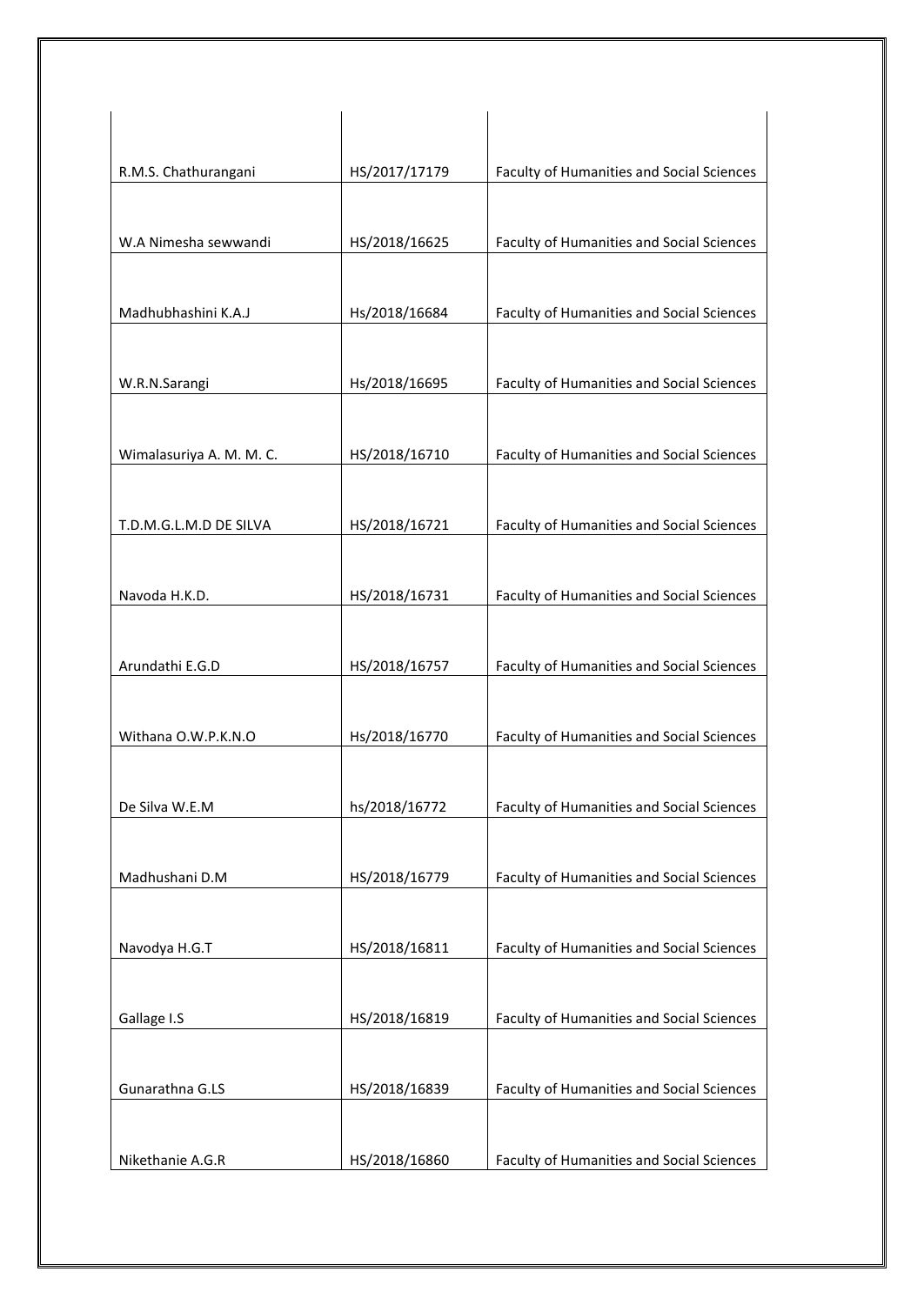| E.S.Kasundi                          | HS/2018/16864 | Faculty of Humanities and Social Sciences        |
|--------------------------------------|---------------|--------------------------------------------------|
|                                      |               |                                                  |
| Dasanayaka .R.D.B.D                  | HS/2018/16873 | Faculty of Humanities and Social Sciences        |
| W.A.D Wathsala Rasangani             | Hs/2018/16890 | Faculty of Humanities and Social Sciences        |
| Lakmali R.P                          | Hs/2018/16910 | Faculty of Humanities and Social Sciences        |
| J. P. Hansika Nadeeshani             | HS/2018/16948 | Faculty of Humanities and Social Sciences        |
| K.A.ANOSHA MADUBHASHINIE             | HS/2018/16972 | Faculty of Humanities and Social Sciences        |
|                                      |               |                                                  |
| L.B.Dewangi Malkumari                | Hs/2018/16985 | Faculty of Humanities and Social Sciences        |
| S.M.Sumali kanchanamala              | HS/2018/16991 | Faculty of Humanities and Social Sciences        |
| H.M.Dilani Nisansala                 | Hs/2018/16992 | Faculty of Humanities and Social Sciences        |
| Sadaruwan.H.A                        | hs/2018/17028 | Faculty of Humanities and Social Sciences        |
| Lakmini M.A.N.C                      | Hs/2018/17034 | Faculty of Humanities and Social Sciences        |
| A.M Pabasara Sewwandi<br>Athapaththu | HS/2018/17037 | <b>Faculty of Humanities and Social Sciences</b> |
| Abyeseksra.E.R.T                     | hs/2018/17048 | Faculty of Humanities and Social Sciences        |
| R.B.S.W.M. Hiruni Maheesha           |               |                                                  |
| Kokwewa                              | HS/2018/17051 | Faculty of Humanities and Social Sciences        |
| Wijerathne B.N                       | HS/2018/17072 | Faculty of Humanities and Social Sciences        |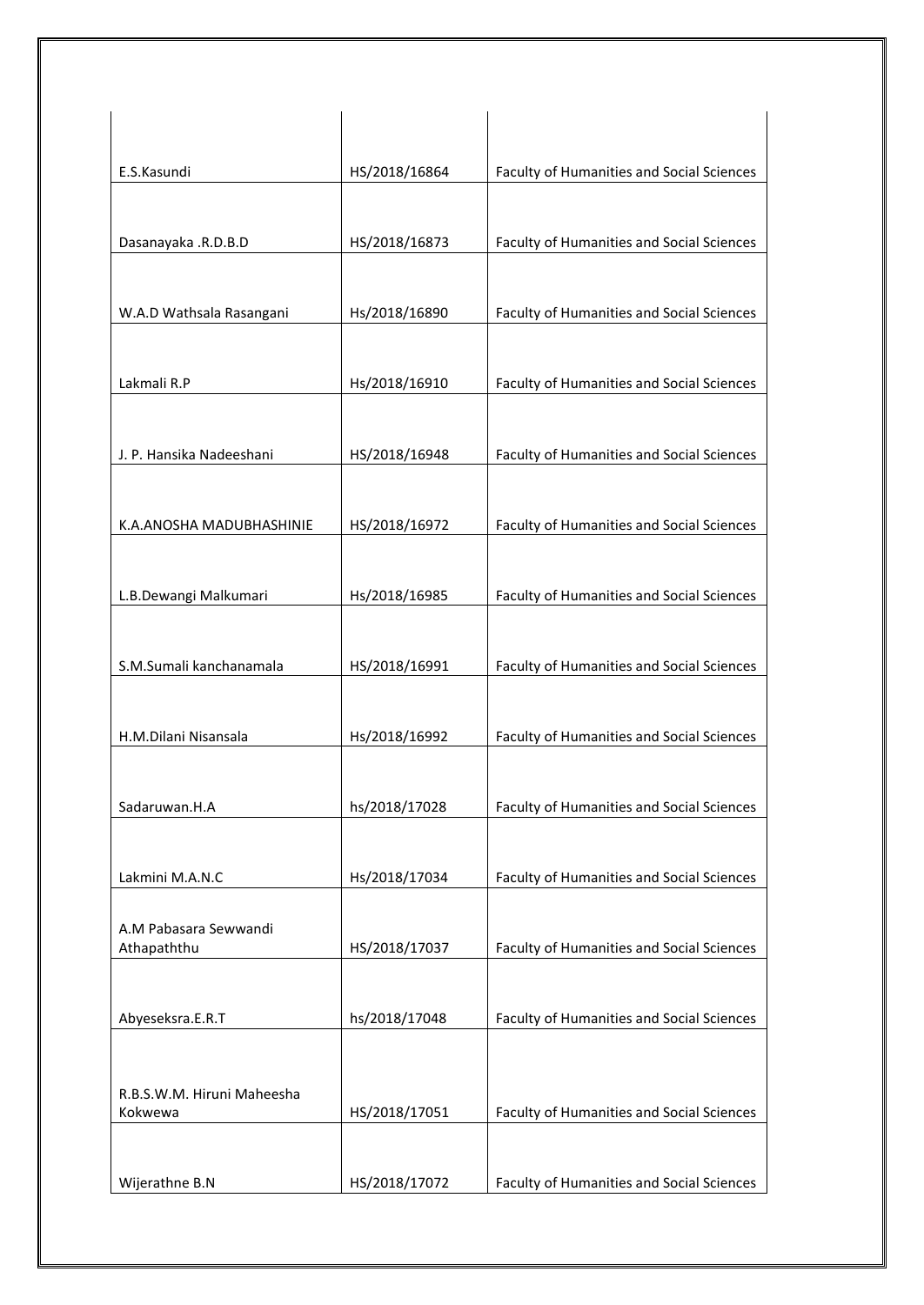| G.Ridmi Kavindya Ariyawansha              | Hs/2018/17099 | Faculty of Humanities and Social Sciences        |
|-------------------------------------------|---------------|--------------------------------------------------|
|                                           |               |                                                  |
| Rajapaksha RDSD                           | hs/2018/17107 | Faculty of Humanities and Social Sciences        |
| S.W. Dilki apsara karunarathna            | hs/2019/17149 | Faculty of Humanities and Social Sciences        |
| Bataduwa Arachchi N.D.N                   | HS/2019/17157 | Faculty of Humanities and Social Sciences        |
| Rev. Sumanananda .p                       | HS/2019/17172 | Faculty of Humanities and Social Sciences        |
| N.A.Sandunika Madhubhashinee<br>Nisshanka | HS/2019/17174 | Faculty of Humanities and Social Sciences        |
| R.M.S. Chathurangani                      | Hs/2019/17179 | Faculty of Humanities and Social Sciences        |
| H.M. Nimesha Thilakarathna                | Hs/2019/17193 | <b>Faculty of Humanities and Social Sciences</b> |
| L.P.W.M.Wickramasinghe                    | HS/2019/17207 | <b>Faculty of Humanities and Social Sciences</b> |
| G.P.W.Dasuni Pramodya                     | Hs/2019/17249 | Faculty of Humanities and Social Sciences        |
| L.L.NAWODYA JEEWANTHI                     | HS/2019/17254 | Faculty of Humanities and Social Sciences        |
| D.W.M.H.W.I.Disanayaka                    | HS/2019/17294 | Faculty of Humanities and Social Sciences        |
| T.M.V. Rasangi                            | HS/2019/17351 | Faculty of Humanities and Social Sciences        |
| Sanjaya Naleen Gunarathna                 | HS/2019/17367 | Faculty of Humanities and Social Sciences        |
| R.M. Suresh lakshan rasnayaka.            | Hs/2019/17373 | Faculty of Humanities and Social Sciences        |
| D.G.A. Randara                            | HS/2019/17378 | <b>Faculty of Humanities and Social Sciences</b> |
| R.Dinusha Madhushani                      | HS/2019/17387 | Faculty of Humanities and Social Sciences        |
| K.C.C.Thilakarathna                       | HS/2019/17404 | Faculty of Humanities and Social Sciences        |
| J.L.L.Jayamini                            | Hs/2019/17408 | Faculty of Humanities and Social Sciences        |
| R.M.H. Premathilaka                       | Hs/2019/17411 | Faculty of Humanities and Social Sciences        |
| D.A.S Dilhani                             | Hs/2019/17423 | <b>Faculty of Humanities and Social Sciences</b> |
| K.N.Nanayakkara                           | HS/2019/17455 | Faculty of Humanities and Social Sciences        |
| A.L.A Madudika                            | HS/2019/17462 | Faculty of Humanities and Social Sciences        |
| C.N.K. Wickramarathna                     | HS/2019/17465 | Faculty of Humanities and Social Sciences        |
| E.k.Amaya Sewwandi                        | Hs/2019/17471 | Faculty of Humanities and Social Sciences        |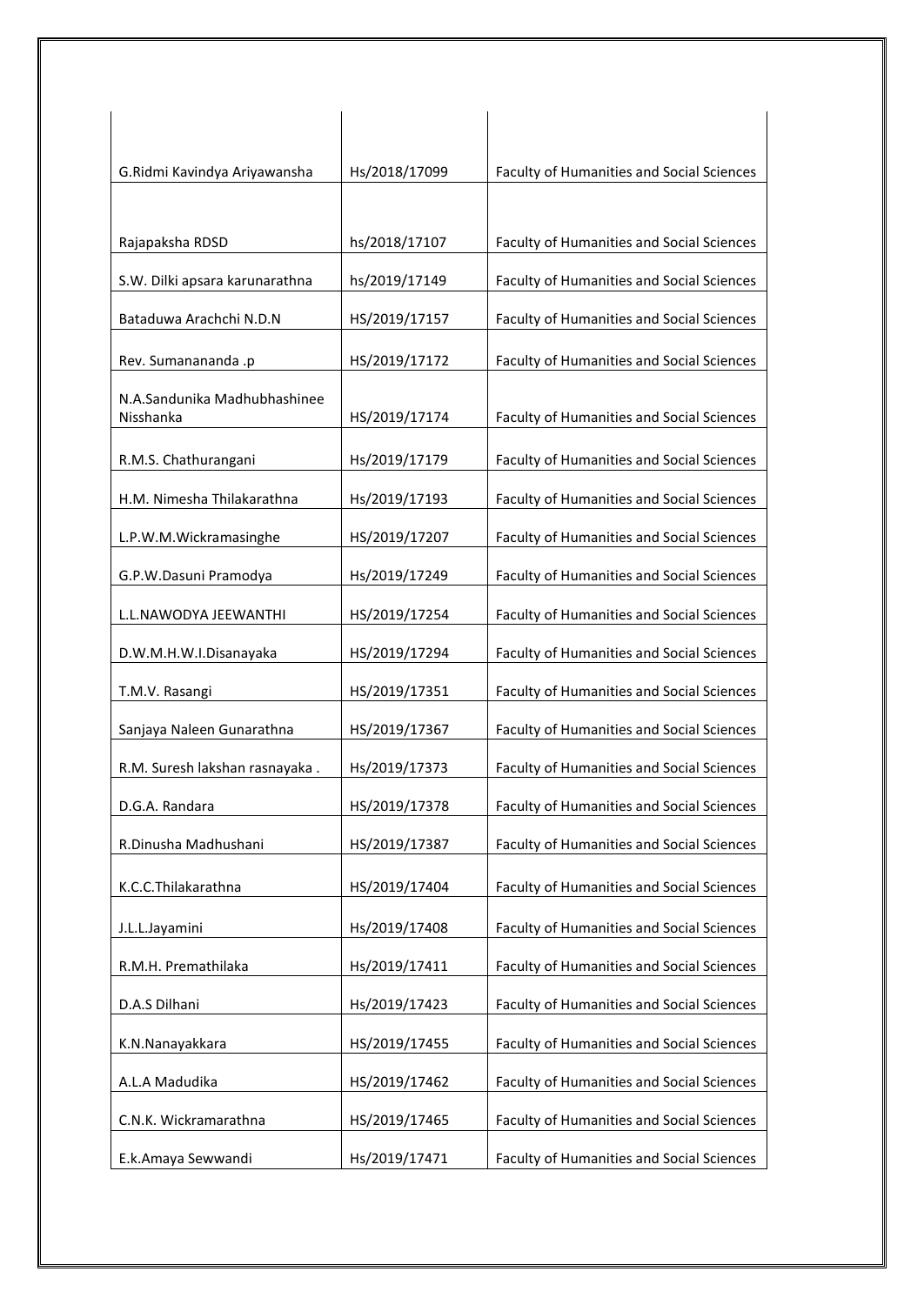| Pilekumbura W.P.A.K                       | HS/2019/17484 | Faculty of Humanities and Social Sciences        |
|-------------------------------------------|---------------|--------------------------------------------------|
| Sewmini S.L.R.                            | HS/2019/17486 | Faculty of Humanities and Social Sciences        |
| E.A.Gishani Sandunika                     | HS/2019/17493 | <b>Faculty of Humanities and Social Sciences</b> |
| Pabarasee S.V.P.D                         | HS/2019/17498 | Faculty of Humanities and Social Sciences        |
| Madumali M. A.                            | HS/2019/17517 | Faculty of Humanities and Social Sciences        |
| K A.Chathurangani Lakshmika<br>Senanayake | Hs/2019/17521 | Faculty of Humanities and Social Sciences        |
| Harshana R.V.N.                           | HS/2019/17553 | Faculty of Humanities and Social Sciences        |
| W.H.Pravindini                            | HS/2019/17565 | Faculty of Humanities and Social Sciences        |
| B.seelananda thero                        | HS/2019/17574 | Faculty of Humanities and Social Sciences        |
| K.P.K.De Zoysa                            | HS/2019/17576 | Faculty of Humanities and Social Sciences        |
| W.K.H.Nihara                              | HS/2019/17577 | Faculty of Humanities and Social Sciences        |
| Chanika                                   | HS/2019/17590 | Faculty of Humanities and Social Sciences        |
| K.S.R Wathsala Madhuwanthi                | HS/2019/17592 | Faculty of Humanities and Social Sciences        |
| P.K. Shahan Dinuka                        | HS/2019/484   | Faculty of Humanities and Social Sciences        |
| K.G. Madhushan Shashintha<br>Gamage       | HS/201i/16957 | Faculty of Humanities and Social Sciences        |
| K.D.S Nawanjala                           | Hs/207/16589  | Faculty of Humanities and Social Sciences        |
| Madhubhashini J.G.D.N                     | Hs2018/16831  | Faculty of Humanities and Social Sciences        |
| A.M.S.C Aththanayaka                      | MF/2015/4379  | Faculty of Management and Finance                |
| S.M.Prabhashinee                          | MF/2016/4510  | Faculty of Management and Finance                |
| J.W.M Chathurika                          | mf/2016/4586  | Faculty of Humanities and Social Sciences        |
| T.M.M.Peiris                              | Mf/2016/4607  | Faculty of Management and Finance                |
| Paranamana R.C                            | MF/2016/4644  | Faculty of Management and Finance                |
| R.M.P Bhagya                              | MF/2016/4664  | Faculty of Management and Finance                |
| L.B.N.M. Priyantha.                       | MF/2016/4672  | Faculty of Management and Finance                |
| J.A.S.L.Jayakody                          | Mf/2016/4747  | Faculty of Management and Finance                |
| M.shanika Harshani<br>Wickramasingha      | Mf/2016/4782  | Faculty of Management and Finance                |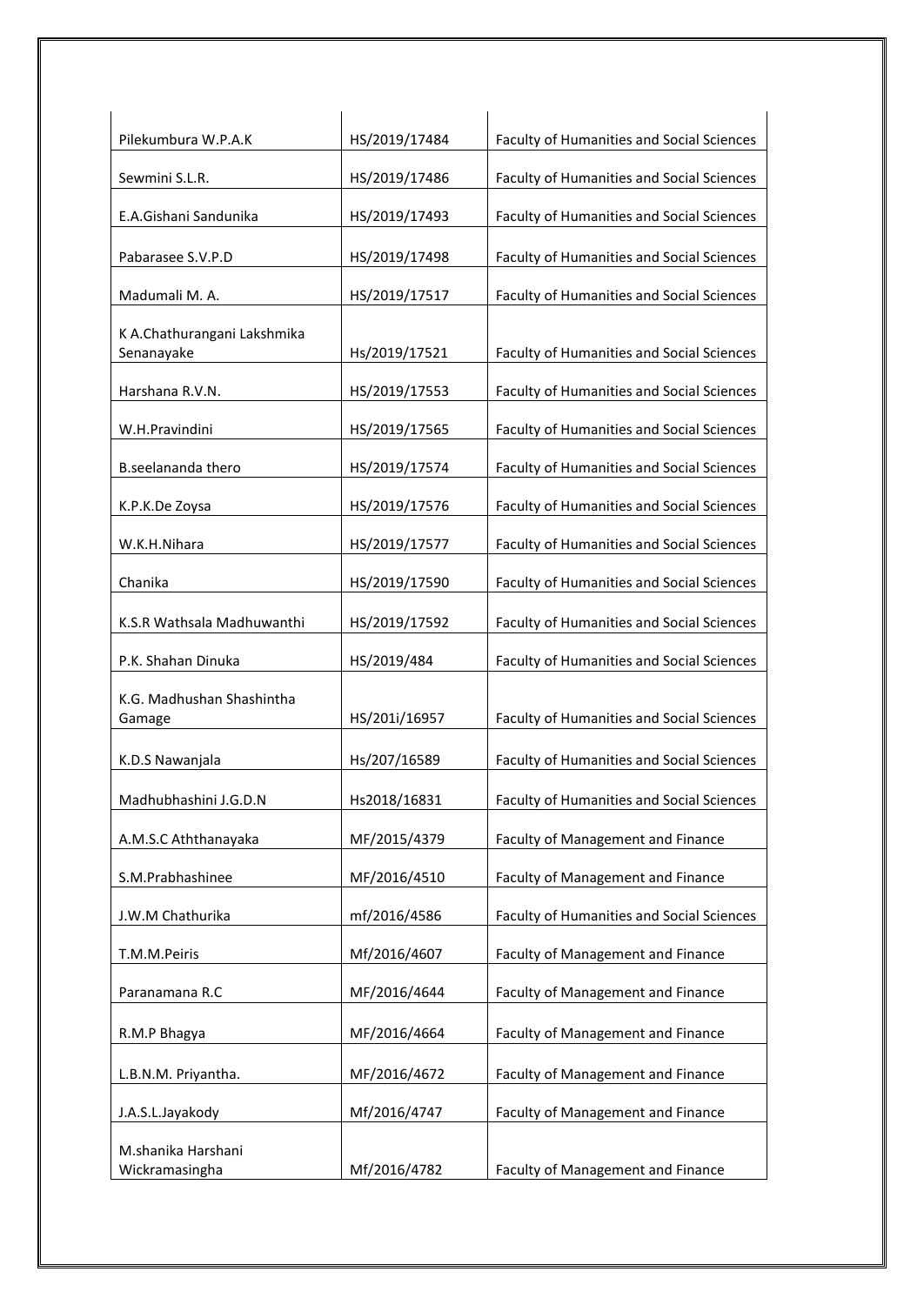| N.A.S Bhagya                    | MF/2016/4803  | Faculty of Management and Finance                |
|---------------------------------|---------------|--------------------------------------------------|
| G.P.N Hansika                   | Mf/2016/4805  | Faculty of Management and Finance                |
|                                 |               |                                                  |
| D.C.Y. Sandanayake              | MF/2017/4937  | Faculty of Management and Finance                |
| K.D Sudesh kumara               | Mf/2017/4959  | Faculty of Management and Finance                |
| T.M.S.S Kumari                  | Mf/2017/5071  | Faculty of Management and Finance                |
| M.H.Madushan                    | Mf/2017/5083  | Faculty of Management and Finance                |
| K.H.A Kasun Madhawa             | Mf/2017/5090  | Faculty of Management and Finance                |
| A.G.H.Lakeesha                  | Mf/2017/5099  | Faculty of Management and Finance                |
| <b>B.S.Nimrekha</b>             | Mf/2017/5122  | Faculty of Management and Finance                |
| Prabhodani. P.D.S               | Mf/2018/5245  | Faculty of Humanities and Social Sciences        |
| R.M.pradeep madusanka           | Mf/2018/5268  | <b>Faculty of Humanities and Social Sciences</b> |
| P.K.D.P.K.Wijegunawardhana.     | MF/2018/5306  | Faculty of Management and Finance                |
| L.L.D.Thathsarani               | MF/2018/5319  | Faculty of Management and Finance                |
| W.K.B.S.K.FERNANDO              | SC 10812      | Faculty of Humanities and Social Sciences        |
| M. P. R. Perera                 | Sc/11023      | Faculty of Science                               |
| S.M.B.pavithrani                | Sc/11039      | <b>Faculty of Science</b>                        |
| K.D.P.I.D.Nishantha             | SC/2016/9711  | Faculty of Science                               |
| H.R.Dewasurendra                | SC/2016/9714  | <b>Faculty of Science</b>                        |
|                                 |               |                                                  |
| E.A.P.Madhuwanthi               | Sc/2016/9715  | <b>Faculty of Science</b>                        |
| W.H.I.Fernando                  | SC/2016/9725  | Faculty of Science                               |
| G.Hashani Dilrukshi Chandrasiri | SC/2016/9788  | Faculty of Science                               |
| K.K.A.S.Ranaweera               | SC/2017/10174 | Faculty of Humanities and Social Sciences        |
| A. C. H. Elaphatha              | Sc/2018/10323 | Faculty of Science                               |
|                                 |               |                                                  |
| S.T.D. Dhananjani               | SC/2018/10386 | Faculty of Science                               |
| A.R.A.S.Premathilake            | Sc/2018/10414 | <b>Faculty of Science</b>                        |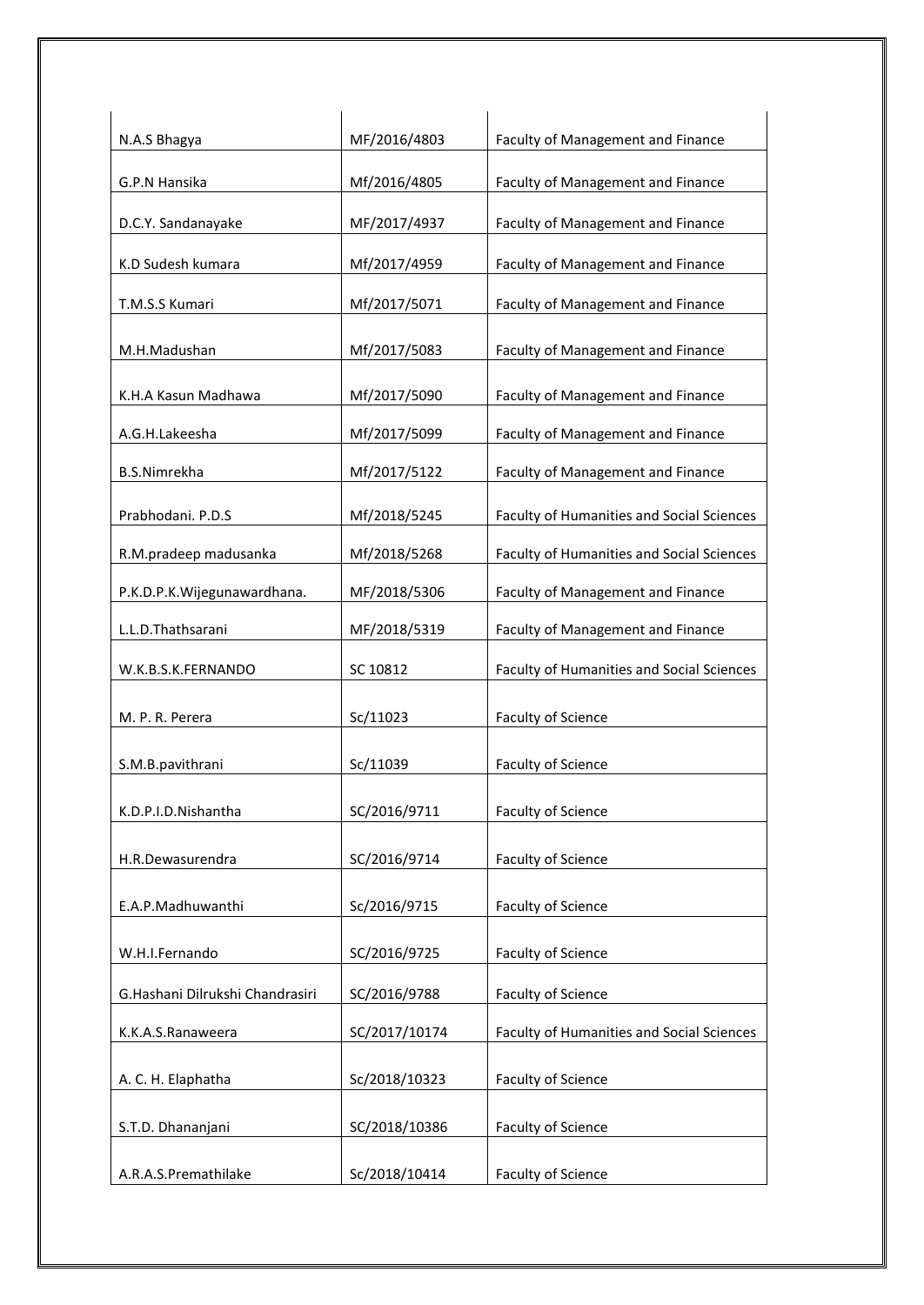| A.A.H.Jayawickrama         | sc/2018/10452 | <b>Faculty of Science</b>                        |
|----------------------------|---------------|--------------------------------------------------|
| K.K.S.V.Kannangara         | Sc/2018/10506 | Faculty of Science                               |
|                            |               |                                                  |
| K. P. D. C. C. PATHIRANA   | sc/2018/10507 | Faculty of Science                               |
|                            |               |                                                  |
| K.A.I.H.K Arachchi         | Sc/2018/10576 | <b>Faculty of Science</b>                        |
|                            |               |                                                  |
| Meththananda K.P.G.N.S.    | sc/2018/10590 | Faculty of Science                               |
| MS.Liyanage                | sc/2018/10610 | Faculty of Science                               |
|                            |               |                                                  |
| K.W.A.H.Madhuka            | Sc/2018/10648 | Faculty of Science                               |
| T.W.U.Shashini wijewardana | Sc/2018/10650 | Faculty of Science                               |
|                            |               |                                                  |
| U.G.T.A.Madushani          | SC/2019/10735 | Faculty of Science                               |
|                            |               |                                                  |
| E.A.T.Madhuwanthi          | Sc/2019/10751 | <b>Faculty of Science</b>                        |
|                            |               |                                                  |
| M.H.H. Hasara              | sc/2019/10757 | Faculty of Science                               |
|                            |               |                                                  |
| H. M. S. H. BANDARA        | SC/2019/10763 | <b>Faculty of Science</b>                        |
| D.W.N.C.Bandara            | SC/2019/10773 | Faculty of Science                               |
|                            |               |                                                  |
| T.H.M.U.S.B. Tennakoon     | SC/2019/10805 | Faculty of Science                               |
|                            |               |                                                  |
| P.M.G.S.K.Warathenna       | SC/2019/10816 | <b>Faculty of Humanities and Social Sciences</b> |
|                            |               |                                                  |
| Lakmali K.M.S              | SC/2019/10841 | Faculty of Humanities and Social Sciences        |
| P.T.Rathnayaka             | SC/2019/10875 | Faculty of Science                               |
|                            |               |                                                  |
| E.H.Imalsha madhushani     | SC/2019/10896 | Faculty of Science                               |
|                            |               |                                                  |
| J.L.P.N.P.Kumari           | SC/2019/10910 | Faculty of Science                               |
|                            |               |                                                  |
| A.M.A.P.Kasuni             | SC/2019/10954 | Faculty of Science                               |
| A.W.Deshani Wathsala       | sc/2019/10995 | Faculty of Science                               |
| W.D.S.R.Karunathilake      | sc/2019/11011 | Faculty of Science                               |
|                            |               |                                                  |
| R.K.A.I.Rasindi            | Sc/2019/11016 | Faculty of Science                               |